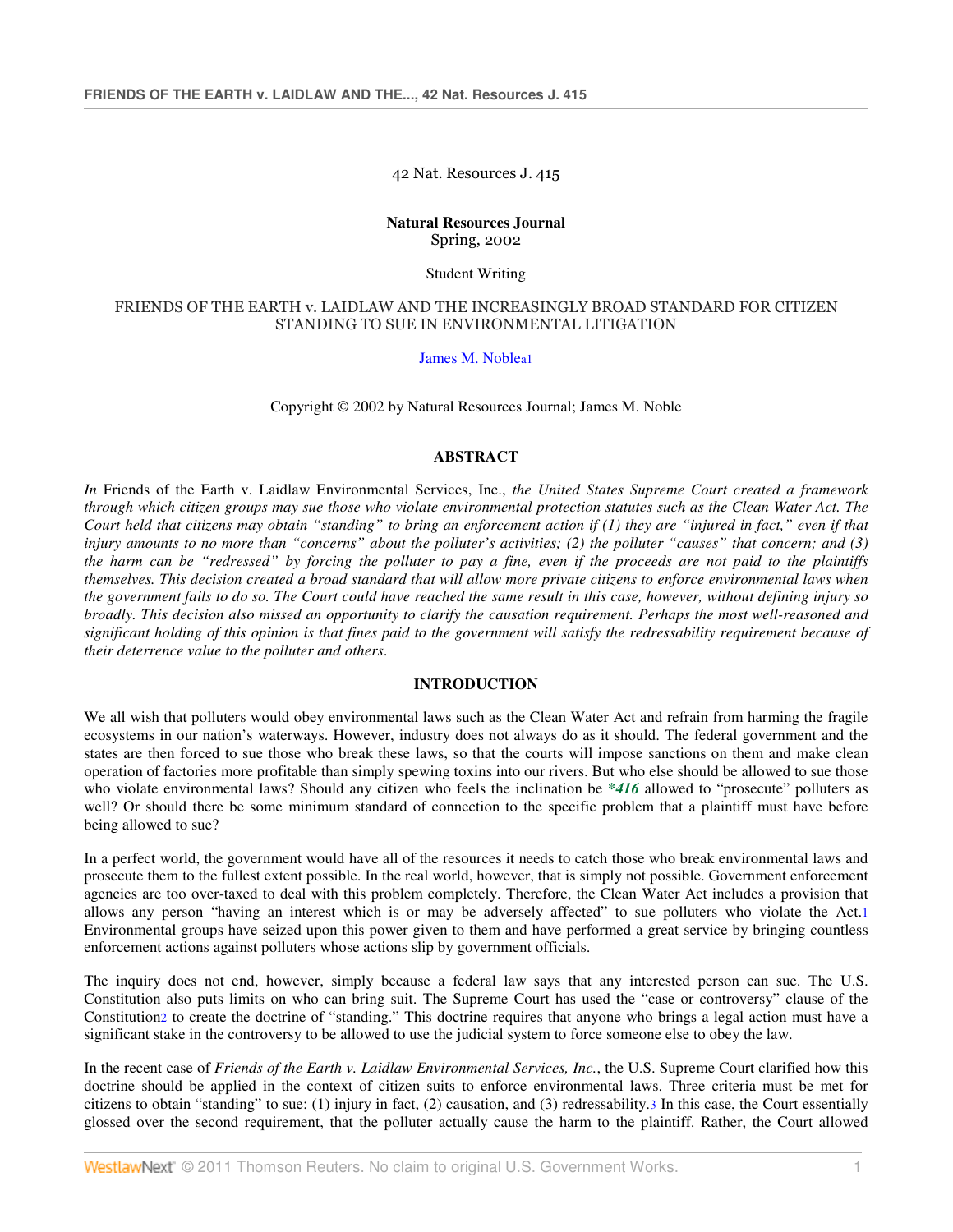citizens to sue who were simply "concerned" about a defendant's emissions and found that those "concerns" caused the citizen to suffer an injury. This kind of indirect linkage between the defendant's violation of the Act and the plaintiff's alleged injury resulted in the plaintiffs being allowed to sue, even when the defendant's activities did nothing to directly affect the plaintiffs whatsoever.

This latest definition of standing may create greater predictability in determining when private citizens may sue under laws such as the Clean Water Act. Yet, the Court has missed an opportunity to put meaningful limits on the doctrine of standing by not addressing the second element, *\*417* causation. If the Court had engaged in a more detailed and sophisticated analysis of the type of harm that a plaintiff should suffer before being granted standing to sue, the end result would have been much better. The specific polluter in this case would have still been held liable for its violation of the Clean Water Act and future litigation would be meaningfully limited, so that only those who are injured by actions of the defendant might sue. By equating a plaintiff's concern about harm, real or imagined, with actual harm, the Court significantly broadened the pool of people who can sue in such cases.

This article will discuss the factual situation leading up to this case, as well as the opinions and reasoning of the courts below. Following that, I will discuss how the standing doctrine has been altered by this case and how the court might have better articulated the standard.

## **STATEMENT OF THE CASE**

This case arose because Laidlaw Environmental Services owned and operated a wastewater treatment plant in South Carolina on the banks of the North Tyger River. The plant had a permit to discharge treated wastewater into the river so long as the discharge met certain criteria imposed by a National Pollutant Discharge Elimination System (NPDES) permit that was issued by state authorities pursuant to the Clean Water Act (CWA).4 The permit limited the amounts of certain chemicals that Laidlaw could discharge into the river.5

When the NPDES permit was issued, it was uncertain whether any technology existed that could allow Laidlaw to meet the stringent standards established.6 The permit set forth the amounts of mercury Laidlaw could discharge; therefore, the permit included a "reopener clause" that would have allowed Laidlaw to petition to be allowed to discharge more mercury if it was determined that it would be impossible to meet the mercury discharge standard.7 Laidlaw hired a consulting firm in the fall of 1986 to conduct a feasibility study. That study concluded that it would be extremely *\*418* difficult, if not impossible, to meet this standard.8 Nonetheless, Laidlaw installed a "carbon adsorption unit," which showed very promising results for allowing it to meet the mercury standard. Therefore, Laidlaw chose not to petition for a higher limit, as the permit allowed.9

Unfortunately, Laidlaw's efforts did not lower the discharge amount, as required by the initial permit, and mercury emissions would have still been too high, even with the new filtering system. Therefore, Laidlaw went back to the proverbial drawing board and attempted to reduce the mercury emissions in other ways. After much effort in attempting to resolve this problem, however, the plant still could not meet the mercury emission standards set by the NPDES.

Because its efforts failed, Laidlaw finally petitioned the state authorities to raise the site-specific mercury emission standard in June of 1991.10 It argued that the existing permit's limits were more stringent than necessary to keep the Tyger River within water quality standards.11 However, it abandoned this request after the state authorities rejected the fish study that Laidlaw submitted in support of its claim.

Laidlaw continued to operate the facility and allowed mercury to reach the river in excess of the limits; consequently, the state sued to force compliance.12 Laidlaw continued to research other methods of reducing its mercury output, and through a variety of methods it eventually achieved the permit's requirements. As a result, the State dropped its enforcement action against Laidlaw.13

In 1994, the South Carolina Department of Health and Environmental Control issued a new permit to Laidlaw that contained higher limits for mercury emissions. This permit increased Laidlaw's daily maximum more than seven times for mercury discharge into the river.14 After the new permit was issued, Friends of the Earth (FOE) and Citizens Local Environmental Action Network (CLEAN), two non-profit environmental citizens groups, entered the scene. Initially, these two groups filed a petition for administrative review with a state administrative law judge, alleging that the new mercury emission limit violated the "anti-backsliding" rule.15 The administrative law judge assigned to that case *\*419* found that the anti-backsliding rule did not apply to this case and upheld the permit.16

FOE and CLEAN then brought suit against Laidlaw in federal district court under the citizen suit provision of the CWA, asking the court to impose civil penalties for the permit violations and for declaratory and injunctive relief along with attorney fees and costs. The suit was brought on the basis of a provision in the CWA that states, "any citizen may commence a civil action on his own behalf ... against any person ... who is alleged to be in violation of ... an effluent standard or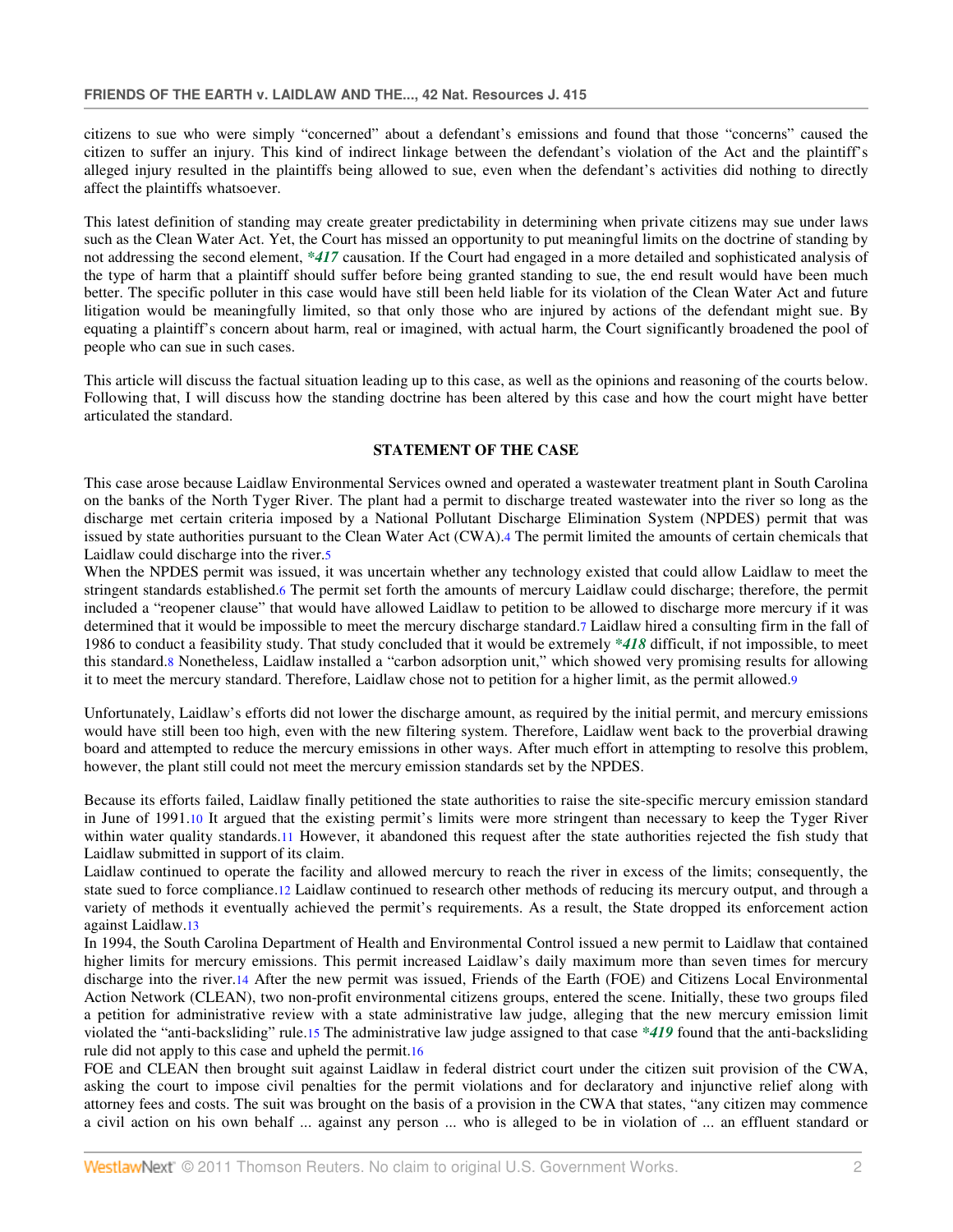limitation under this chapter ...."<sup>17</sup> The CWA defines "any citizen" as a person or persons having an interest that is or may be adversely affected. However, citizens may not bring suit if the state administrator "has commenced and is diligently prosecuting" the party responsible for the violation.18

While the trial court did conclude that Laidlaw violated the permit limitations, it found inconclusive a "fish tissue study" done by the environmental groups and concluded that Laidlaw's effluent had no demonstrated adverse effect on the environment.19 However, the court went on to calculate a civil penalty for the violations anyway, based on the economic benefit that Laidlaw received by not complying with the permit, as well as other factors.20 The court reduced the penalty amounts due to Laidlaw's good faith efforts in attempting to keep emissions within the permit restrictions and finally assessed Laidlaw \$405,800 in penalties.21 In addition, the court denied injunctive relief because Laidlaw was in substantial compliance with the requirements of the 1994 permit, with its much less stringent mercury allowance.22

*\*420* Plaintiffs then appealed to the Fourth Circuit Court of Appeals claiming that the penalty imposed by the district court was inadequate. The defendant cross appealed, claiming that the plaintiffs lacked standing to bring the action in the first place because they were not "injured in fact." Laidlaw also claimed that the South Carolina state officials diligently prosecuted the violations, hence the suit should have been barred.23

The court of appeals reversed the district court on the grounds that the third element of Article III standing, "redressability," was not satisfied in this case.24 (FOE had not appealed the denial of declarative and injunctive relief claim, only the amount of the civil penalties.) The court reasoned that the three requirements of standing must be satisfied throughout the litigation, or the case will become moot.25 Civil penalties would no longer redress plaintiffs' injuries because the defendant had achieved substantial compliance with the permit.

To reinforce its reasoning, the court of appeals quoted a Supreme Court decision that had actually been issued after the trial court had decided this case. In *Steel Co. v. Citizens for a Better Environment*, the Court stated,

Although a suitor may derive great comfort and joy from the fact that the United States Treasury is not cheated, that a wrongdoer gets his just deserts, or that the nations laws are faithfully enforced, that psychic satisfaction is not an acceptable Article III remedy because it does not redress a cognizable Article III injury.26

The court of appeals went on to vacate the district court's order and remand it with instructions to dismiss the action.27

# *\*421* **THE SUPREME COURT OPINION**

The Supreme Court granted certiorari, and eventually reversed the court of appeals, based on the notion that citizen suits do not become moot under the CWA simply because the violator achieves substantial compliance with its obligations under the Act.28 In order to reach this holding regarding mootness, however, the Supreme Court first had to analyze whether the plaintiffs had standing at all to bring suit. If standing requirements were not met, then whether the claim was moot or not would have itself been an irrelevant issue. The plaintiffs would necessarily be dismissed from the action if they did not have standing.

To begin its analysis of whether FOE and CLEAN were proper plaintiffs in this action, the Court reiterated that there are three requirements that plaintiffs must satisfy to have constitutional standing. The Court stated that

a plaintiff must show (1) it has suffered an "injury in fact" that is (a) concrete and particularized and (b) actual or imminent, not conjectural or hypothetical; (2) the injury is fairly traceable to the challenged action of the defendant; and (3) it is likely, as opposed to merely speculative, that the injury will be redressed by a favorable decision.29

The Court then went on to explain that associations, such as Friends of the Earth in this case, will have standing to bring suit on behalf of their members if their members would otherwise have standing to sue in their own right, the interests at stake are germane to the organization's purpose, and neither the claim asserted nor the relief requested requires the participation of individual members in the lawsuit.30

The Court analyzed separately two of the three requirements for standing. First, the court addressed the question of whether the plaintiffs suffered "injury in fact." In support of its position, the defendant argued that even the district court agreed that there had been "no demonstrated proof of harm to the environment."31 The Court reasoned that this is *\*422* inconsequential, however, because the proper test is not injury to the environment but injury to the plaintiff.32

As examples of injuries that the members of the plaintiff organizations suffered, the Court pointed out that one person who lived a half-mile from the facility and occasionally drove over the North Tyger River attested that the river looked and smelled polluted. This person would like to fish, camp, swim, and picnic at the river but would not do so because he "was concerned that the water was polluted by Laidlaw's discharges." Several other CLEAN members demonstrated injury because they wished to picnic, walk, bird watch, camp, swim, drive near, and wade in the river; however, none of them would do these things because they were "concerned about harmful effects from discharged pollutants." One other CLEAN member claimed that her home near the facility was reduced in value due to the defendant's discharges into the river.33

The Court held that all of these allegations were sufficient to establish injury in fact. It reasoned that if a challenged activity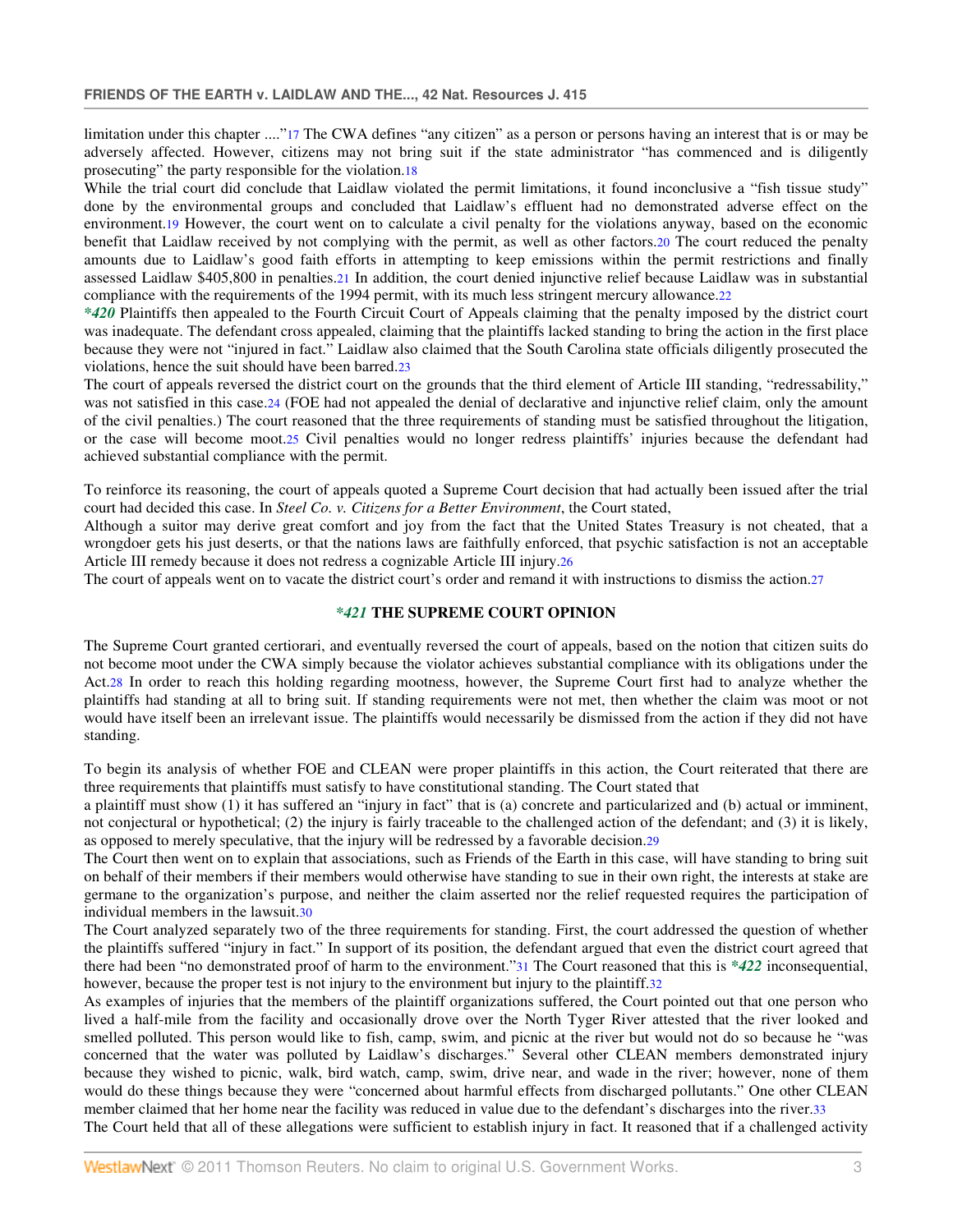lessens the aesthetic and recreational values of the area to the plaintiffs, the injury requirement is satisfied. Although the Court had previously found, in *Lujan v. National Wildlife Federation*,34 that "general averments" and "conclusory allegations" are insufficient to prove injury, these plaintiffs alleged sufficiently direct injuries that were distinguishable from those in *Lujan*.35

Without addressing whether the second aspect of standing, causation, was met, the Court went directly to an analysis of the third element, redressability. The defendant argued that civil penalties would not redress the plaintiff's injuries, because the judgment would be paid to the government, not the plaintiffs. However, the Court did not find this reasoning persuasive. Rather, it pointed out that civil penalties will have a deterrent effect. It may seem that deterrence cannot happen when the defendant already has achieved compliance with the Act. However, the penalty will also deter any future violations by the company, whether those violations might occur at this specific location or somewhere else. The Court pointed out that the congressional intent behind the penalty provisions of the CWA included retribution, deterrence, and restitution. As the Court stated, "a defendant once hit in its pocketbook will surely think twice before polluting again."36

Having satisfied itself that the plaintiffs in this case had standing to bring this action in the first place, the Court moved on to consider whether *\*423* the case had become moot because Laidlaw had closed the facility since the litigation began, and it was no longer discharging any pollutants into the river. Previously, the Court had defined mootness as "standing set in a time frame." In other words, an action can become moot, even if the parties met the requirements to have standing at one time, but one or more of those elements is no longer satisfied at later stages of litigation, such as on appeal.37 In this case, however, the Court distanced itself from this interpretation. When an unlawful activity is capable of repetition, such as in this case, the courts must be able to review that activity. This is true even if one of the elements of standing, such as redressability of the specific harm complained of, no longer exists. In this case, although Laidlaw had closed the plant in question and was no longer discharging toxins into the river, Laidlaw still retained its permit to discharge certain pollutants into the river. Therefore, it was possible that the permit violations could occur once again. As a consequence, the action was not moot, and the Supreme Court reversed the court of appeals and remanded the case to the district court to re-enter its judgment.38

Justice Scalia dissented on both issues, *i.e.*, that the plaintiffs had standing to bring suit and that the case was not rendered moot by Laidlaw's compliance with the permit. Regarding standing, he argued that neither injury in fact nor redressability was satisfied. Justice Scalia was joined by Justice Thomas in his dissent.

Citing *Lujan v. Defenders of Wildlife*,39 the dissent argued that injury in fact must be "concrete and particularized." Additionally, the evidence produced at trial must support those facts adequately. However, the plaintiffs in this case only asserted that their enjoyment of the river was diminished due to "concern" that the water was polluted, and that they "believed" the pollution had reduced the value of their homes. The dissent argued that the evidence to support an injury was insufficient in this case because the district court had stated that there had been "no demonstrated proof of harm to the environment" and the permit violations did not cause any health risk or environmental harm.40

Although the majority opinion had disposed of this argument by stating that the correct measure of harm is harm to the plaintiff, not the environment, the dissent pointed out that a lack of harm to the environment will typically translate into a lack of harm to the plaintiff. Quoting *Los \*424 Angeles v. Lyons*,41 Justice Scalia stated that "it is the reality of the threat of repeated injury that is relevant to the standing inquiry, not the plaintiff's subjective apprehensions."

Although still discussing the first prong, injury in fact, the dissent went on to implicitly address the causation aspect of standing by stating,

At the very least, in the present case, one would expect to see evidence supporting the affidavits' bald assertions regarding decreasing recreational usage and declining home values, as well as evidence for the improbable proposition that Laidlaw's violations, even though harmless to the environment, are somehow responsible for these effects.42

In addition, Justice Scalia attacked the majority's viewpoint on redressability. In essence, he reasoned that when the civil penalty is paid to the government, not the citizen instituting the suit, the plaintiff receives no benefit from the outcome. Additionally, he argued that there must be evidence that the deterrent effect of the civil penalties must be likely to redress the plaintiffs' injuries. In this case, he thought that the evidence was too speculative. However, the fear of a penalty for future pollution is not strong enough, and the deterrence that the plaintiffs would achieve by additional penalties would be marginal.43

### **ANALYSIS**

This decision broadened the standard for citizen standing as a whole by clarifying two of the three elements, namely injury in fact and redressability. After this case, if a citizen has mere concerns about a polluter's activities, this will qualify as an injury in fact. Further, causation will not be a difficult element to prove. This is demonstrated by the fact that the Court did not even consider causation to be an issue in this case, despite the fact that this element appears attenuated at best for some of the plaintiffs. Finally, the fact that a citizen does not expect to actually receive any money from the judgment against the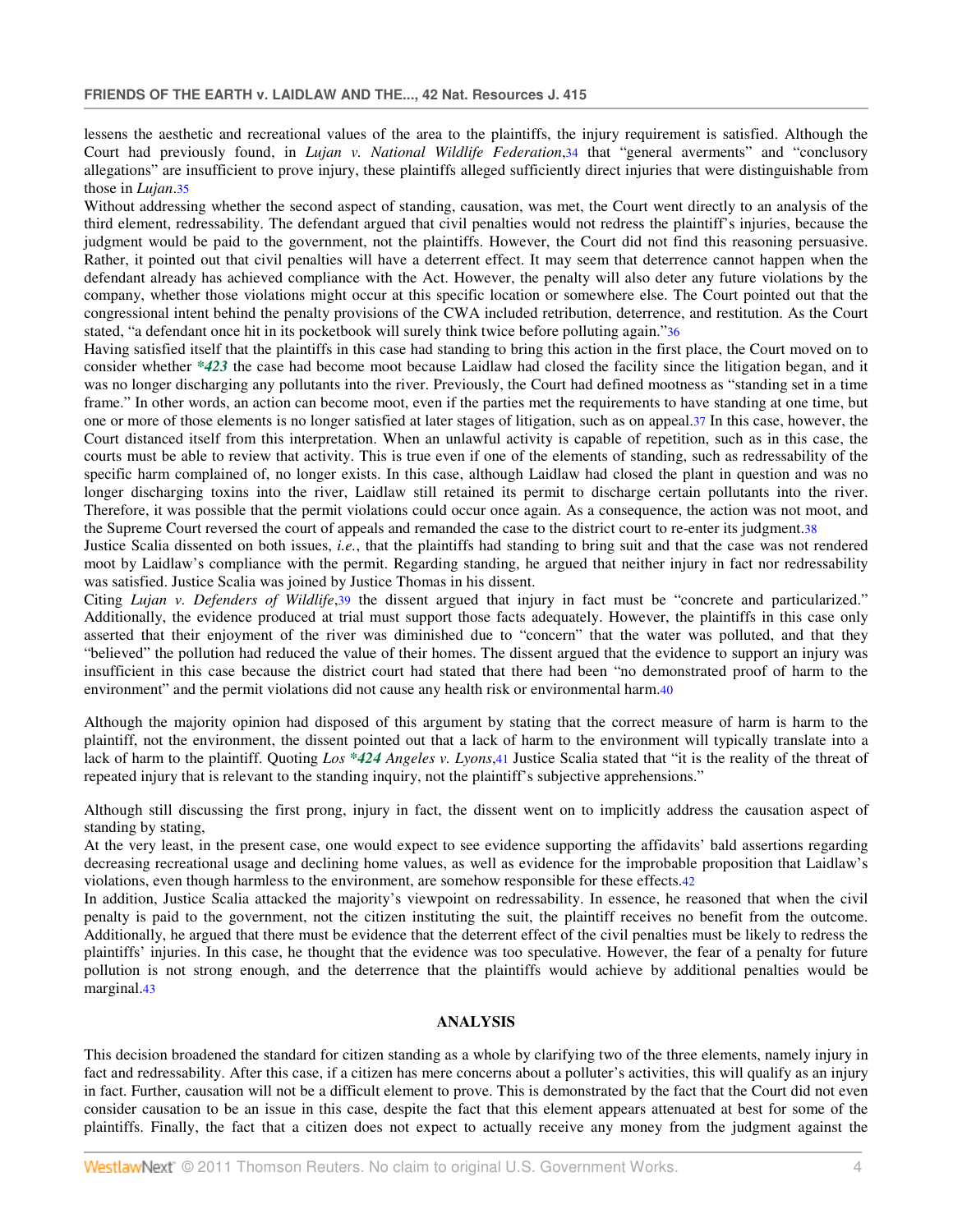defendant does not mean that the injury will not be redressed in other ways.

#### *\*425* **Injury In Fact**

As early as 1972, in *Sierra Club v. Morton*, the Court has recognized harm to aesthetic and environmental interests as being sufficient to establish injury in fact, so long as the party making the allegation is in fact among the injured.44 Therefore, for example, the construction of a road through a wilderness area can be sufficient to create an injury because it would impair the enjoyment of the park.45 However, if the plaintiff cannot show a particularized injury that would incur as a result of the defendant's actions, the claim must fail.46 It is not sufficient for a plaintiff to claim that he or she is a "representative of the public" that will be harmed in order to prove a specific injury.47 Plaintiffs may only argue that the public interest will be affected *after* they have established standing to bring the suit, and they must demonstrate that standing by showing a particularized injury.48 Once a citizen establishes standing, then that person can take the position of a "private attorney general" and seek justice for the community as a whole.49

Probably the most important decision to explain standing prior to *Laidlaw* was *Lujan v. Defenders of Wildlife*; in which the plaintiff environmental group challenged an agency's interpretation of the Endangered Species Act that limited the Act's application to actions within the United States or on the high seas.50 The plaintiffs asserted injury because the regulation would increase the rate of extinction of endangered and threatened species.51 While this type of interest hypothetically could have been sufficient under *Morton*, the plaintiffs did not demonstrate that the regulation would adversely affect them specifically. There, one of the plaintiffs stated that she would like to visit the habitat of the endangered Nile crocodile but failed to state that she *would* be in the position to do so. Another member of the plaintiff group claimed injury because a project that was partially funded by the United States would seriously reduce endangered, threatened, and endemic species habitat including areas that she had visited in Sri Lanka. She intended to return to Sri Lanka but had no immediate plans to do so. The court dismissed these allegations as *\*426* insufficient to show an actual injury on the part of the plaintiff. It stated that "such 'some day' intentions without any description of concrete plans, or indeed even any specification of when the some day will be—do not support a finding of the 'actual or imminent' injury that our cases require."52

The plaintiffs in *Laidlaw* had more than "someday" intentions of returning to the river that they claimed to be polluted, so they passed the hurdle that *Lujan* set up.53 The court therefore had to engage in a deeper analysis of whether these plaintiffs suffered an injury. Here, the Court made the blanket proposal that the sworn statements of the members of the Plaintiff group were sufficient to demonstrate injury in fact.54 It should be noted, however, that the Court did not engage in an analysis of each of the individual claims. Rather, the Court accepted the district court's determination that all the plaintiffs listed had demonstrated injury in fact.

Based on prior precedent, we know that aesthetic or environmental interests can amount to an injury sufficient for standing purposes. In addition, economic injuries also suffice to establish injury in fact.55 The plaintiffs claimed two basic types of injuries here. For five out of the six individuals mentioned by the court, the injuries amounted to "concerns" due to the discharges by the defendants.56 All of these plaintiffs alleged specific activities that they would have engaged in at or near the river if it weren't for these concerns. The sixth plaintiff, Gail Lee, claimed that the injury she suffered was a reduced value for her house.57 Therefore, the first prong of the standing inquiry seems to have been met quite easily by these plaintiffs.

Categorizing these *concerns* as *injuries*, however, is perhaps too broad. Rather, the *result of* those concerns, instead of the concerns themselves, is the harm that the plaintiffs experience. Considering the case of plaintiff Angela Patterson demonstrates this point. She was concerned about harmful effects from Laidlaw's pollutants. Therefore, she no longer *\*427* picnicked, walked, bird watched, or waded near the river. It seems that the real injury was not her concern, but rather her inability to take part in the recreational activities that she used to do. Concerns, in and of themselves, seem to be more analogous to "general averments" that the Court has specifically held are insufficient to demonstrate injury in fact.58 The real harm is the consequences of the concern that the plaintiffs experience. In order to suffer an "injury," a person should suffer some harm or loss.59 While a "concern" may be characterized as harm, when taken to the logical extreme, it would be more appropriate to classify concern as just that, "an uneasy state of blended interest, regard, uncertainty and apprehension about a present condition or future development."60

Every one of the plaintiffs in this case alleged some specific injury, such as Ms. Patterson's, that was concrete and particularized. Except for Gail Lee, they all stated that they would engage in some activity at or near the river if Laidlaw had not polluted the river. Ms. Lee alleged that her house was diminished in value due to Laidlaw's actions. All of these are specific harms that seem to adequately fulfill the injury-in-fact requirement, even if the injury is defined as the actual harm rather than the concerns that led to those harms.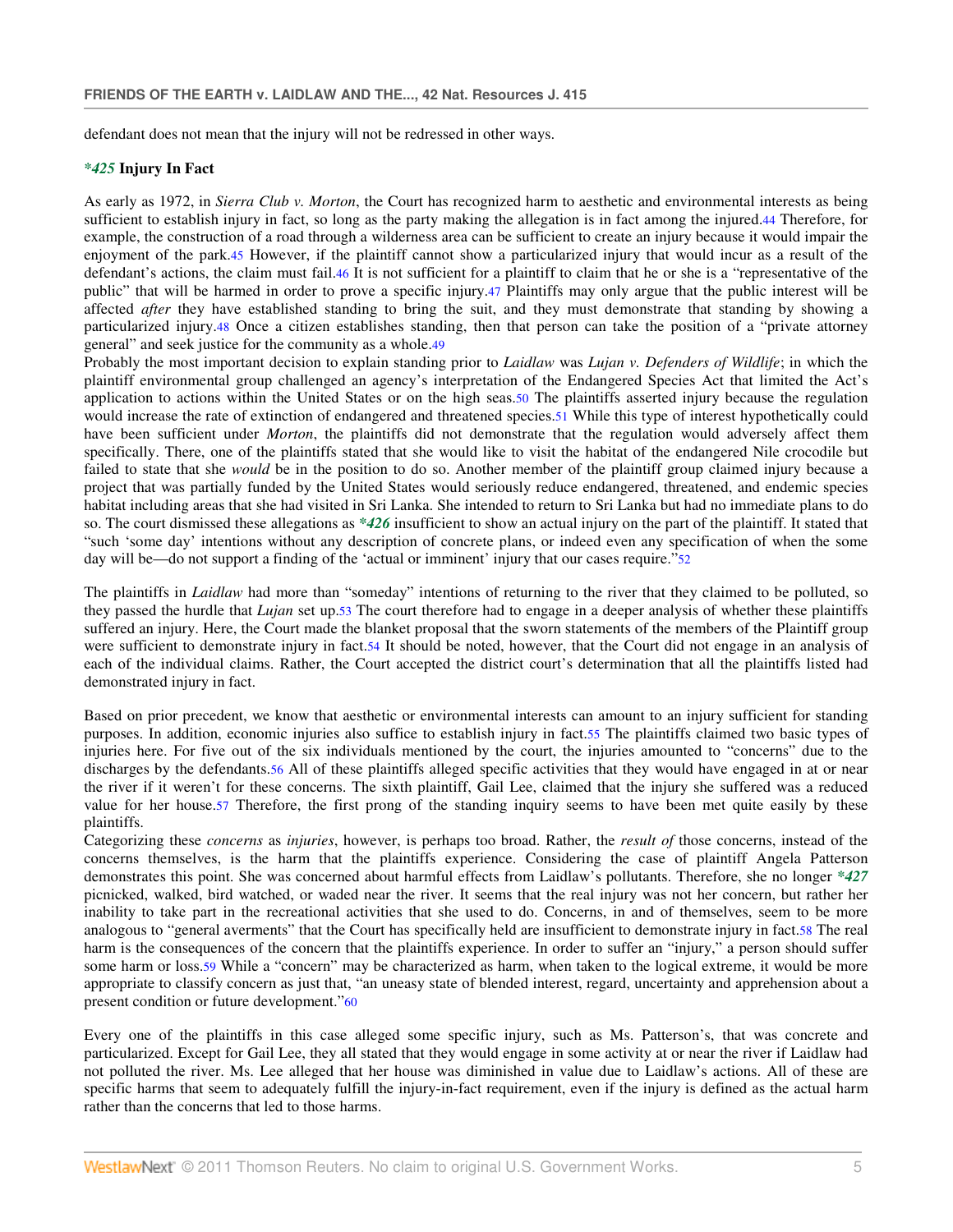### **Causation**

The second element of standing—causation—presents the real problem with the *Laidlaw* analysis. This is a necessary element of standing and is defined as a fairly traceable connection between the injury in fact and the conduct of the defendant.61 Conspicuously, however, neither the majority nor the dissent opinion explicitly addressed causation, even though it is a necessary element for plaintiffs to gain standing. Perhaps this is due to an assumption that redressability encompasses causation, because if the requested relief against the alleged violator would not redress the grievance, then that person could not have caused the harm. These are still separate inquiries, however, and should be treated as such.62 Causation *\*428* does not necessarily lead to redressability even though redressability may prove causation. Obviously, a defendant may cause harm to the plaintiff in some way but be totally within the defendant's legal right to do so. In that case, no court could redress the harm done to the plaintiff, even though the defendant caused that harm.

Causation is an important element that, if considered properly, would limit the holding of *Laidlaw* so that it does not seem so broad, yet the ultimate result the case would have reached would be the same. This inquiry is also linked to the injury-in-fact analysis, because the cause of the first injury (the concern) is different from the cause of the second injury (the activity the plaintiff can no longer do). If the concerns are the injuries, then the defendants surely caused them; however, if the activities that the plaintiffs are no longer able to do compose the injuries, then for several of them the *concerns themselves* are the cause of the injuries rather than Laidlaw's permit violations.

Consider the alleged injuries of a few of the individual plaintiffs. Kenneth Lee Curtis stated that he would like to fish, camp, swim, and picnic near the river. In fact, there was a specific spot where he had fished as a child where he would have liked to fish again. However, he would not do these activities because of his concerns about the river's pollution. This seems entirely reasonable as a legitimate injury that was in fact caused by Laidlaw's discharges. The major chemical that Laidlaw had let into the river in large amounts was mercury. This is an extremely toxic substance that fish can carry in their systems, essentially making them inedible because of the risk of poisoning to the person who eats them. Accordingly, there is a direct link between Laidlaw's permit violations and Mr. Curtis's injury. His concerns were merely a direct response to the effect that the mercury poisoning could have on his activities. Therefore, the court could have stopped with this plaintiff, from a causation standpoint, without considering the five others.

In contrast, Angela Patterson's alleged injury was that she could no longer picnic, walk, bird watch, or wade along the river because of her concerns about the harmful effects from the discharged pollutants. Additionally, she would have liked to purchase a home near the river but would not do so because of Laidlaw's discharges. Notably, the court opinion does not provide any evidence of how the discharges actually affected these activities. For instance, how does mercury in the river harm the activity of bird watching? One can theorize that birds might eat the fish that are poisoned and thereby be poisoned themselves, killing the birds. The problem with this hypothesis, however, is that the court found "no demonstrated proof of harm to the environment." The district court found that "the overall quality of the river exceeds levels necessary to support *\*429* propagation of fish, shellfish, and wildlife, and recreation in and on the water."<sup>63</sup>

It seems that the real events to blame for Ms. Patterson's injuries were not the permit violations themselves, which would have had no effect on the activities that she wished to do. Rather, her concerns about those violations caused her injuries; however, her concerns were not logically connected to any actual consequences of Laidlaw's discharges. Therefore, Laidlaw did not *cause* her injuries, she did. Her concerns had no basis in the actual condition of the river. Because the causation prong was not met for this individual, the court should have dismissed her as a member of the plaintiff class who could demonstrate standing.

Similarly, Linda Moore stated that she would like to hike, picnic, camp, swim, boat, and drive near or in the river were it not for her concerns about illegal discharges. Again, most of these activities could not have been actually affected by the pollutants. For example, hiking and picnicking could not have been affected, because the pollutants were in the water, not the air. There is simply nothing the pollutants could do to a person who does not come into contact with them. However, two of the activities she listed, swimming and boating, could easily have resulted in Ms. Moore actually coming into contact with those pollutants. Regardless of whether the mercury discharges met the EPA's threshold of making the water dangerous, there would still be a strong chance that Ms. Moore could accidentally ingest the mercury, especially while swimming. Repeated exposure to the chemical could be hazardous to her health, even if at any one time the mercury level was considered safe enough for a person to come into contact with it. Therefore, it seems that Ms. Moore, like Mr. Curtis, experienced injuries that were genuinely caused by the permit violations, rather than concerns that had no basis in the actual environmental conditions.

Because the Court simply skipped the causation issue without analysis, the opinion reads as standing for the proposition that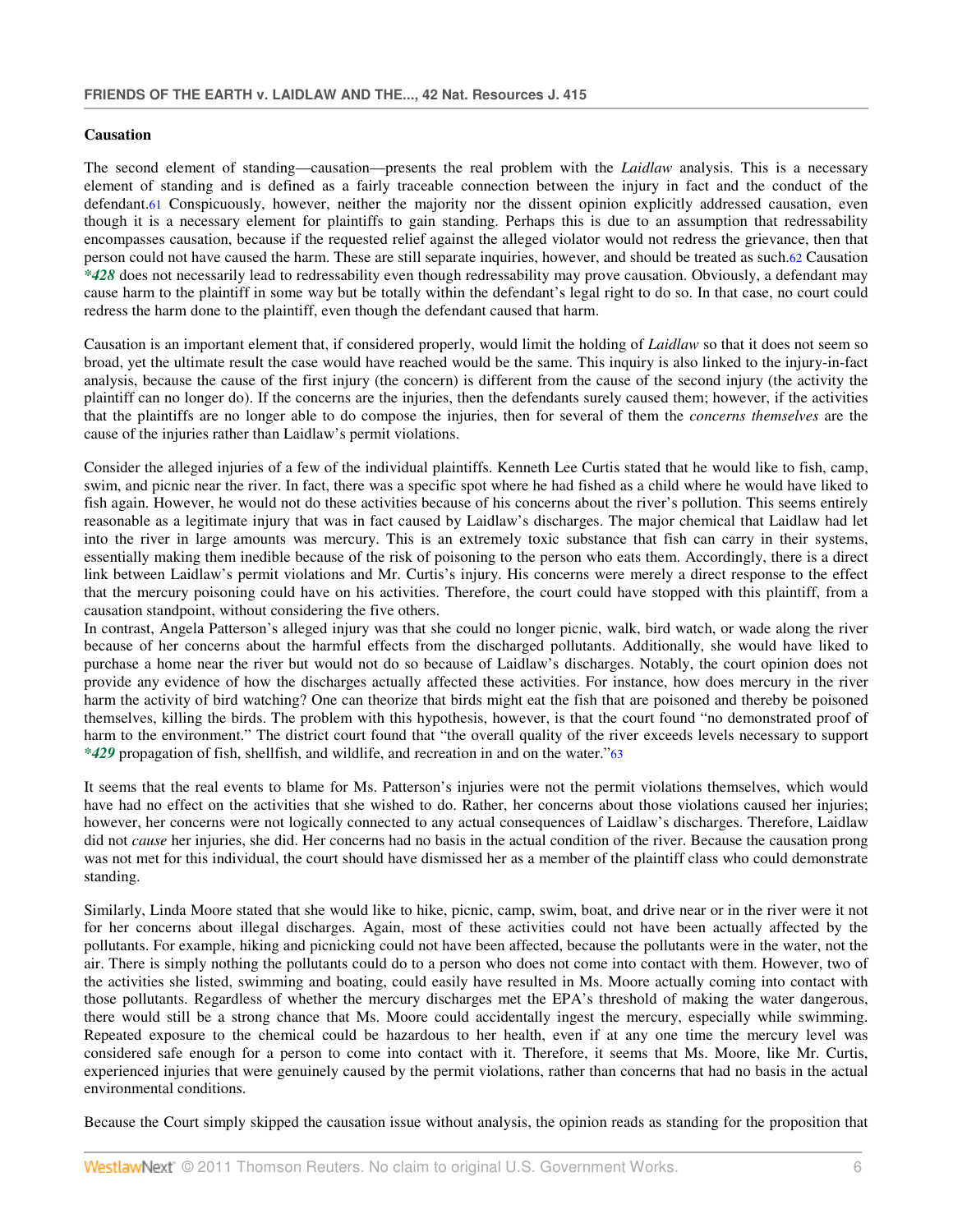it does not matter if the defendant actually caused the plaintiffs' injuries. It is only necessary that the plaintiffs *felt* injured. Whether the defendant's actions could have actually been responsible for those injuries seems to be beside the point. This is particularly disappointing because this element could have been used to distinguish between the valid claims, *i.e.*, those based on factual injuries and those that were not. Those who were actually harmed by the unlawful conduct should have had standing, while those whose activities were really unaffected should not have.

# *\*430* **Redressability**

The Court concluded that civil penalties imposed on Laidlaw would redress the plaintiff's injuries, even though those penalties are paid to the government, not to those injured by the pollutants.64 This conclusion has a strong policy basis in deterring future violations of the law. It is important to note that the Court concluded that redressability exists, even if there is no risk that this particular defendant will continue to discharge the pollutants. The civil penalty imposed on this defendant will serve to deter other potential polluters as well.

During the appeal process for this case, the defendant permanently closed and dismantled the facility that was responsible for the mercury discharge.65 At first glance, this may seem to negate any possibility that the plaintiffs' injuries could be redressed by a favorable judgment since the pollution of the river is no longer occurring. As the court points out, however, the deterrent effect that an adverse judgment can have will both deter this defendant from engaging in unlawful practices again and deter others from doing the same. Although this particular facility was dismantled and therefore would likely never pollute the river again, the Court focused on the general deterrent effect that the judgment would have. Additionally, the specific deterrence value of civil penalties should not be discounted. Laidlaw still retained NPDES permits for other facilities that continued to operate. A penalty for this violation would deter Laidlaw itself from violating the terms of those permits.66

The weight that the Court gives to the general deterrent effect as sufficient to support redressability makes sense from a practical standpoint. The plaintiffs can now be assured that the Tyger River will not be polluted with high amounts of mercury by this defendant. In addition, others who might be in a position to violate the CWA will now have motivation to comply with the law because they know that the federal government, or a citizen, can bring a suit and impose heavy fines. This deterrent effect should give the citizens who brought this suit confidence that they can now participate in the activities that they wish to do at the river without worry that they are at risk to be poisoned by mercury.

The general deterrent effect as a satisfaction of the redressability requirement should also avoid the negative consequences that could occur if specific deterrence were required. Consider the result if deterrence of this specific defendant were required to achieve redressability. In that scenario, any company could violate the Clean Water Act and take the chance that no *\*431* citizen would file suit to try and stop it. If a citizen were to file suit, however, the company could simply cease operations, and the citizen would lose standing because his or her grievance could no longer be redressed. As a result, the suit would be dismissed, and the polluter would not even be subject to civil penalties for the destruction that it caused.

Conversely, with the rule that the Court laid out in this case, polluters are put on notice that if they violate the CWA (or any act that allows for citizen suits) they can be held accountable for those actions. They will not be able to circumvent the imposition of civil fines that the act permits by simply closing their operations when a citizen brings a suit. As the Court said, "Congress wanted the district court to consider the need for retribution and deterrence, in addition to restitution, when it imposed civil penalties."67 The Court's definition of redressability as "being satisfied by general deterrence" ensures that these goals will be reached if necessary.

## **CONCLUSION**

The Supreme Court has now identified a very broad standard for obtaining citizen standing under Article III of the Constitution. Environmental concerns, regardless of their validity or basis in fact, will satisfy the first prong of "injury in fact." Similarly, the second prong, causation, is adequately shown if the plaintiff can prove that the unlawful conduct of the defendant caused the concern, even if it did not cause the injury. The third prong, redressability, is met regardless of whether the specific defendant has ceased violating the Act because of the general deterrent effect that the judgment will have on both the defendant and others who wish to break the law.

The Court could have reached the same conclusion that it did in this case, that is that the defendant should pay civil penalties for its violations of the CWA, without resorting to such a broad holding. If the Court had considered the consequences of the plaintiffs' concerns as the injury, rather than the concerns themselves, many of them could still have demonstrated injury with ease. If the Court had considered those consequences, causation would also have been satisfied for some of these plaintiffs. Citizens who were at actual risk of being poisoned by the mercury discharges would have no problem demonstrating that the defendant caused their injury. However, the others who merely stopped going near the river because of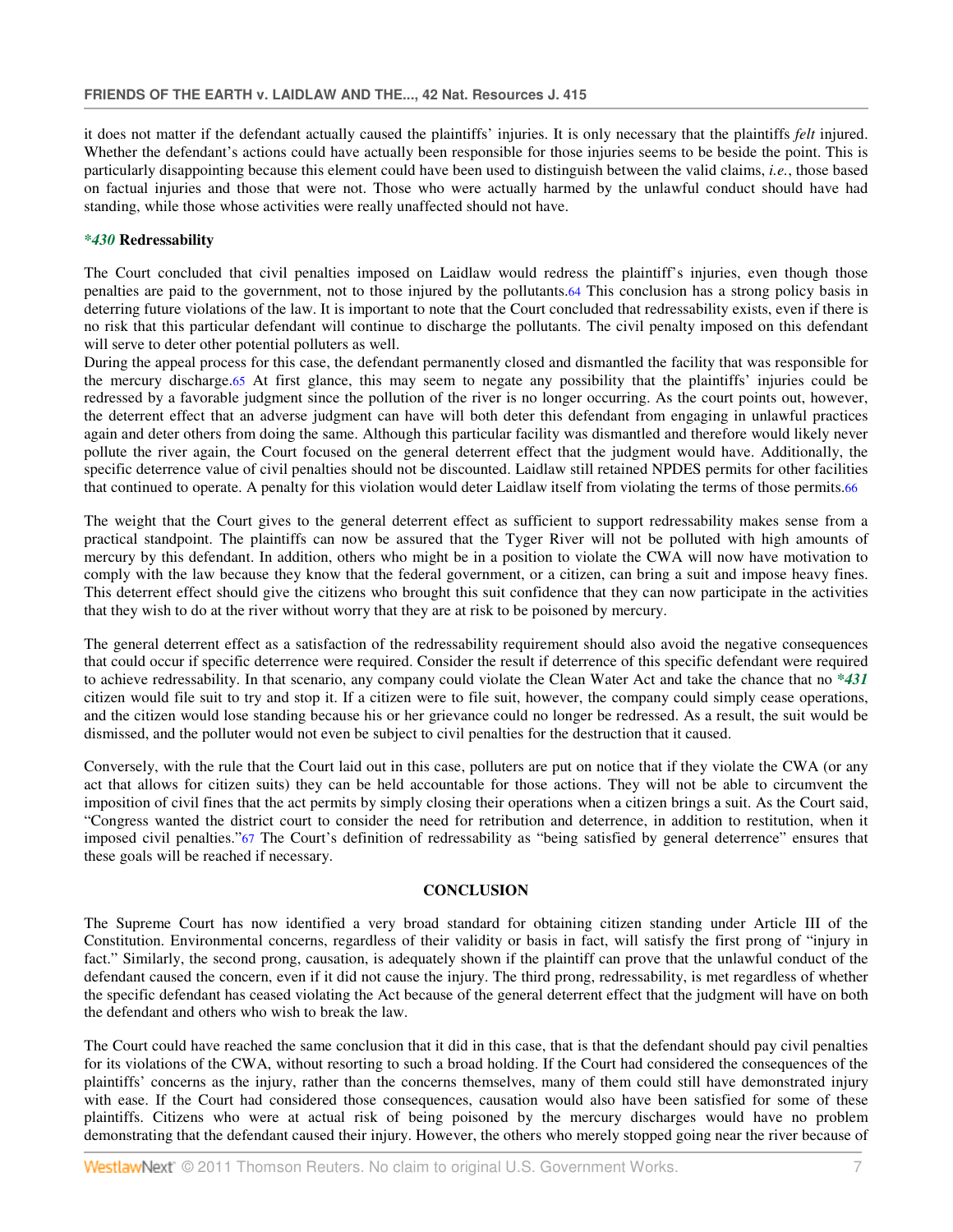their concerns really had suffered injury because of their *knowledge* of the pollutants, rather than the pollutants themselves. Because the pollutants were demonstrated not to have harmed *\*432* the environment, they could not have had any appreciable effect on those plaintiffs' activities.

In contrast, the Court articulated a well reasoned and workable standard to demonstrate redressability and, thus, close out the standing analysis. General deterrence of like conduct by this specific defendant, or others similarly situated, is sufficient to redress the plaintiffs' injuries. This rule sends a message to companies that they should think twice before violating the CWA, due to the possibility of citizen suits such as this. As a result, the Act has real "teeth" both because it will help keep our country's waters from being polluted and because those who violate the Act will be subject to serious monetary fines.

### Footnotes

a1 Coordinating/Processing Editor, *Natural Resources Journal*; Class of 2002, University of New Mexico School of Law. The author wishes to thank Professors Suedeen G. Kelly and G. Emlen Hall for their insights, suggestions, and red marks. The author also wishes to express his eternal gratitude to his wife, Luli, and son, Thomas, for their understanding and support during the last three years, which included precious little free time.

## 1 33 U.S.C. § 1365(a), (g) (1994).

- 2 Article III of the U.S. Constitution states that "[t]he judicial power shall extend to all cases, in Law and Equity, arising under this Constitution, the Laws of the United States, ... [and] to Controversies ...." U.S. CONST. art. III, § 2, cl. 2.
- 3 *See* Friends of the Earth v. Laidlaw Envtl. Servs., Inc., 528 U.S. 167, 180-81 (2000) [hereinafter *Supreme Court Opinion*].
- 4 NPDES permits are authorized by Section 402 of the Clean Water Act. *See* 33 U.S.C. § 1342(k) (1994).
- 5 *See* Friends of the Earth v. Laidlaw Envtl. Servs., Inc., 956 F. Supp. 588, 593 (D.S.C. 1997) [hereinafter *District Court Opinion*].
- 6 The permit required that Laidlaw limit its discharge of the following chemicals: antimony, arsenic, cadmium, chromium, copper, lead, mercury, nickel, total organic carbon, total dissolved solids, total suspended solids, and zinc. The mercury limit was greatly reduced in this permit from 20 parts per billion to 1.3 parts per billion; however, the state imposed an interim limit of 10 parts per billion for the year 1987 only. *Id.*
- 7 *See id.* at 593-94.
- 8 *See id.* at 594.
- 9 *See id.*
- 10 *Id.* at 595.
- 11 *See id.*
- 12 *See id.*
- 13 *See id.* at 596.
- 14 *See id.*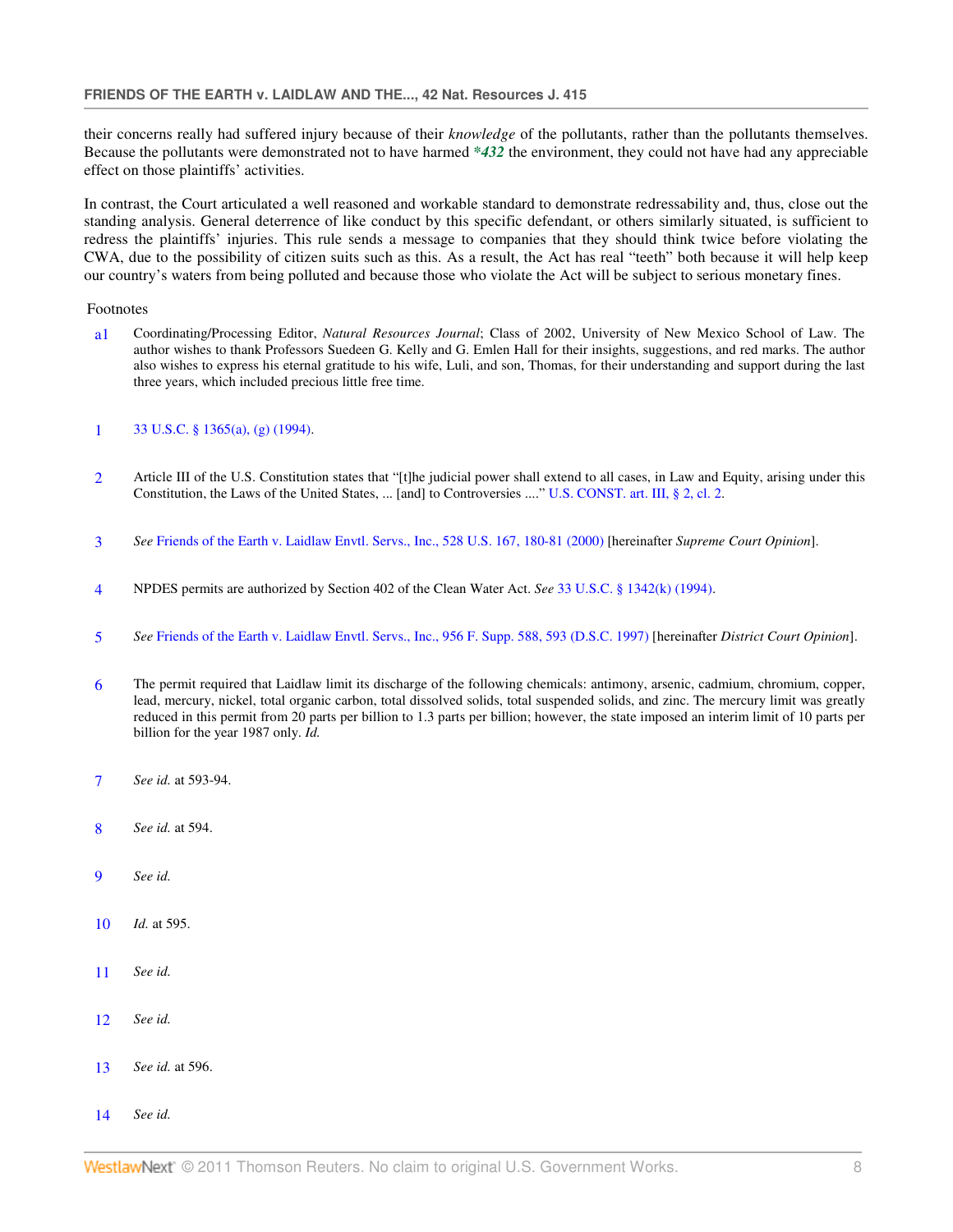- 15 An anti-backsliding rule is a regulation that prohibits the issuance of a permit with less stringent limits than the limits imposed by a previous permit. There are several exceptions to these rules. *See id.* at 596, n.9.
- 16 *See id.* at 597.
- 17 33 U.S.C. § 1365(a) (1994). This citizen suit provision is modeled on the citizen suit provision of the Clean Air Act. *See* Sen. Rep. No. 414, 92d Cong., 1st Sess. 79 (1971). That provision was enacted because the government does not have the resources to take action against the numerous violators that are likely to exist. *See* 116 Cong. Rec. 33104 (1970) (statement of Sen. Hart). Although this statutory standard may be broader than that of the Constitution, plaintiffs must still meet constitutional standing requirements. That is why the statutory standing clause is not analyzed whatsoever by the courts in this case; instead they focus on the constitutional requirements.

#### 18 33 U.S.C. § 1365(g).

- 19 *See District Court Opinion*, 956 F. Supp. at 600. The court observed that the mercury levels present in the sampled fish were less than one quarter of the amount necessary to trigger FDA action. *See id.*
- 20 *See id.* at 610-11. The CWA set forth six factors for courts to consider when calculating penalty amounts: (1) the seriousness of the violation or violations, (2) the economic benefit (if any) resulting from the violation, (3) any history of such violations, (4) any good-faith efforts to comply with the applicable requirements, (5) the economic impact of the penalty on the violator, and (6) such other matters as justice may require. *See* 33 U.S.C. § 1319(d) (1994).
- 21 *See District Court Opinion*, 956 F. Supp. at 612.
- 22 *See id.* at 611.
- 23 *See* Friends of the Earth, Inc. v. Laidlaw Envtl. Servs., Inc., 149 F.3d 303, 305 (4th Cir. 1998) [hereinafter *Fourth Circuit Opinion*]. The district court previously held that the state had *not* diligently prosecuted Laidlaw for the violations. In fact, it even hinted at collusion between Laidlaw and the state authorities, which would have barred the citizen suit from commencing. The district court found that "Laidlaw drafted the state-court complaint and settlement agreement, filed the lawsuit against itself, and paid the filing fee." *District Court Opinion*, 890 F. Supp. at 489. *See also* Reply Brief for Petitioners at 1, *Supreme Court Opinion* (No. 98-822) (stating that "[w]hen Laidlaw received the notice of intent to sue from [FOE], Laidlaw set out to manufacture a preclusion defense. Since state suits can bar citizen suits if filed before the citizen suit, Laidlaw sought and was able to convince DHEC to bring suit ...." (citations omitted)).
- 24 *See Fourth Circuit Opinion*, 149 F.3d at 306-07. The court stated, "we conclude that this action is moot because the only remedy currently available to Plaintiffs—civil penalties payable to the government—would not redress any injury Plaintiffs have suffered." *Id.*
- 25 *See id.* at 306.
- 26 Steel Co. v. Citizens for a Better Env't, 523 U.S. 83, 107 (1998).
- 27 *See Fourth Circuit Opinion*, 149 F.3d at 307.
- 28 The asserted reason for granting certiorari was to "resolve the inconsistency between the Fourth Circuit's decision in this case and the decisions of several other courts of appeals, which have held that a defendant's compliance with its permit after the commencement of litigation does not moot claims for civil penalties under the Act." *Supreme Court Opinion*, 528 U.S. 167, 179-80 (2000).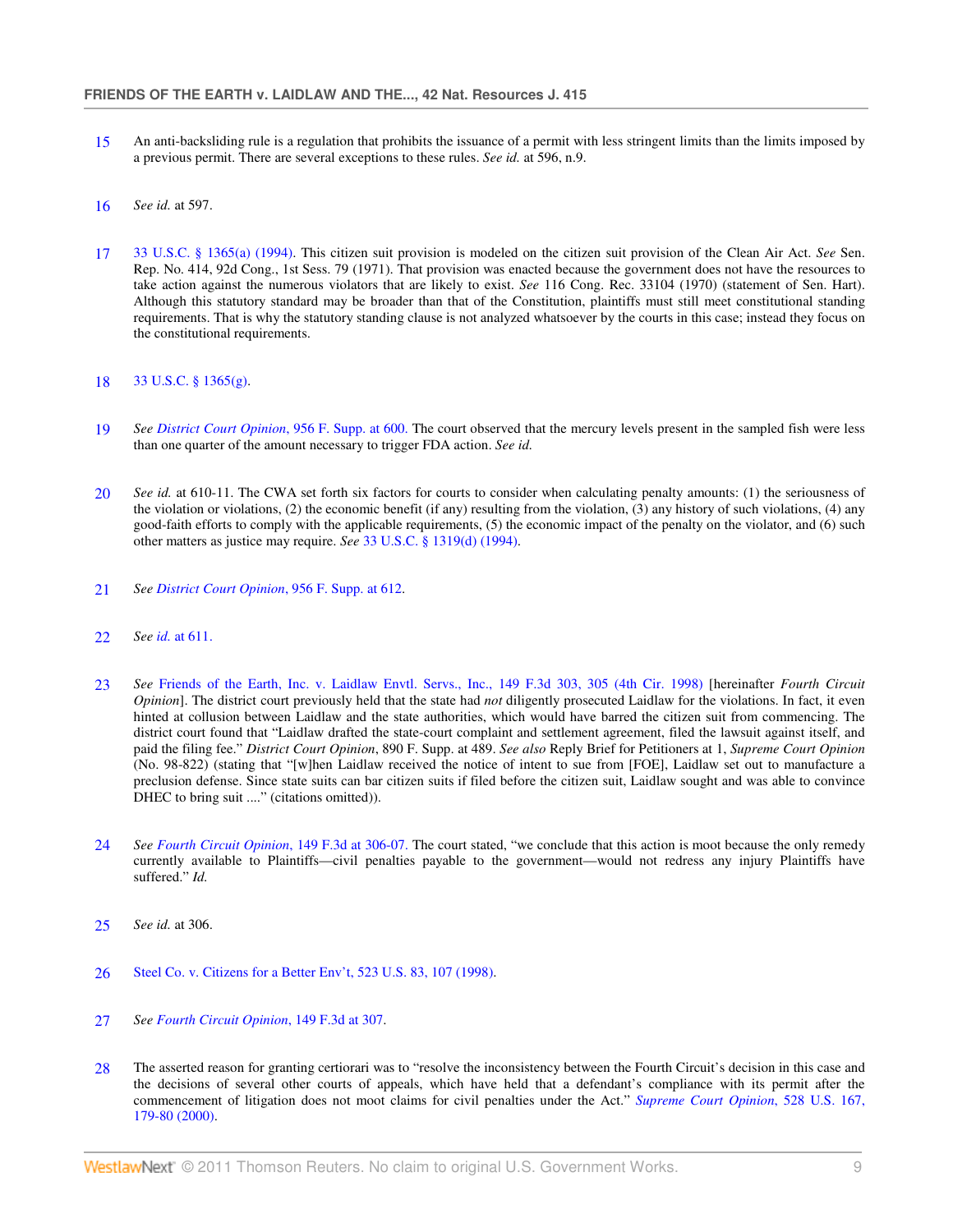- *Id.* at 180-81 (2000).
- *See id.* at 181 (citing Hunt v. Wash. State Apple Adver. Comm'n, 432 U.S. 333, 343 (1977)).
- *See id.* (quoting *District Court Opinion*, 956 F. Supp. 588, 602 (1997)).
- *See id.*
- *See id.* at 181-83.
- 497 U.S. 871, 889 (1990).
- *See Supreme Court Opinion*, 528 U.S. at 183-84.
- *Id.* at 186.
- *See id.* at 189-90.
- *See id.* at 195.
- 504 U.S. 555, 560 (1992). *Lujan* is the seminal case regarding citizen standing in the context of the violation of a Federal statute.
- *See Supreme Court Opinion*, 528 U.S. at 199 (Scalia, J., dissenting) (quoting *District Court Opinion*, 956 F. Supp. 588, 602 (D.S.C. 1997).
- 461 U.S. 95 (1983). *Lyons* involved a suit by a citizen against the Los Angeles police department. The plaintiff accused the officers of essentially using abusive procedures to restrain him during a routine traffic stop. The Court held that the citizen did not have the requisite standing to seek injunctive relief because it was unlikely that he would ever be subjected to this treatment again. The Court dismissed the argument that the injury was "capable of repetition, yet evading review" because the plaintiff was not barred from bringing a suit for damages. *See id.* at 109.
- *Supreme Court Opinion*, 528 U.S. at 199-200 (Scalia, J., dissenting).
- *Id.* at 208.
- *See* Sierra Club v. Morton, 405 U.S. 727, 734-35 (1972).
- *See id.*
- *See id.* at 735.
- *See id.* at 736.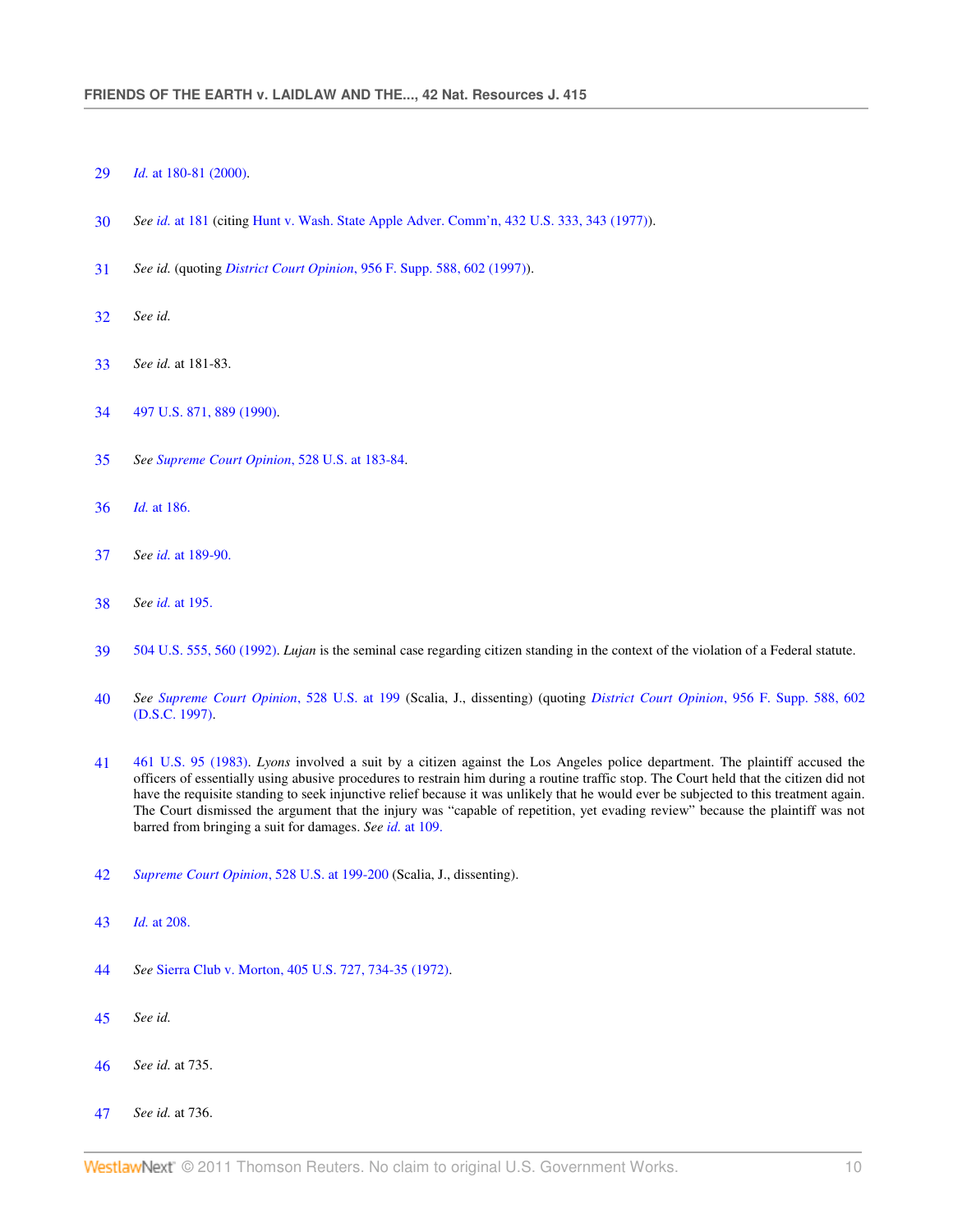- 48 *See id.* at 737.
- 49 The term "private attorney general" is used in a variety of contexts whenever a private citizen is allowed to bring a lawsuit because that person believes that the state did not perform its duties properly. *See id.* at 737-38 (stating that "we have used the phrase 'private attorney general' to describe the function performed by persons upon whom Congress has conferred the right to seek judicial review of agency action").
- 50 Lujan v. Defenders of Wildlife, 504 U.S. 555 (1992).
- 51 *See id.* at 562.
- 52 *Id.* at 564.
- 53 In fact, the requirement in *Lujan* that the plaintiffs have specific plans to return to a place that had suffered environmental damage, rather than "some day intentions," may not have changed the equation at all. Now, plaintiffs just needed to adjust their affidavits to make sure that they stated that they would return, not just that they hoped or wished to do so.
- 54 *See Supreme Court Opinion*, 528 U.S. 167, 183 (2000).
- 55 *See* Sierra Club v. Morton, 405 U.S. 727, 734-35 (1972).
- 56 *See Supreme Court Opinion*, 528 U.S. at 181-83. *See also* Petitioner's Brief at 6, *Supreme Court Opinion* (No. 98-822) (stating that "[t]he members would like to picnic, birdwatch and hike near, boat on, and eat fish from the North Tyger River and downstream waters but do not do so or are concerned when they do so because of the pollution in the River. They are also concerned about the impact of that pollution on the value of their homes and on their dairy products because cows drink from the River.").
- 57 *See Supreme Court Opinion*, 528 U.S. at 182-83.
- 58 *See* Lujan v. Nat'l Wildlife Fed'n, 497 U.S. 871, 888 (1990).
- 59 Injury is defined as "hurt, damage, or loss sustained." WEBSTER'S THIRD NEW INTERNATIONAL DICTIONARY 1164 (1981).
- 60 *Id.* at 470.
- 61 Vt. Agency of Natural Res. v. United States *ex rel.* Stevens, 525 U.S. 765, 770 (2000).
- 62 *See* Allen v. Wright, 468 U.S. 737, 753 n.19 (1984) (stating that "[t]he 'fairly traceable' and 'redressability' components of the constitutional standing inquiry were initially articulated by this Court as 'two facets of a single causation requirement.' To the extent there is a difference, it is that the former examines the causal connection between the assertedly unlawful conduct and the alleged injury, whereas the latter examines the causal connection between the alleged injury and the judicial relief requested." (citations omitted)).
- 63 *See District Court Opinion*, 956 F. Supp. 588, 600 (D.S.C. 1997).